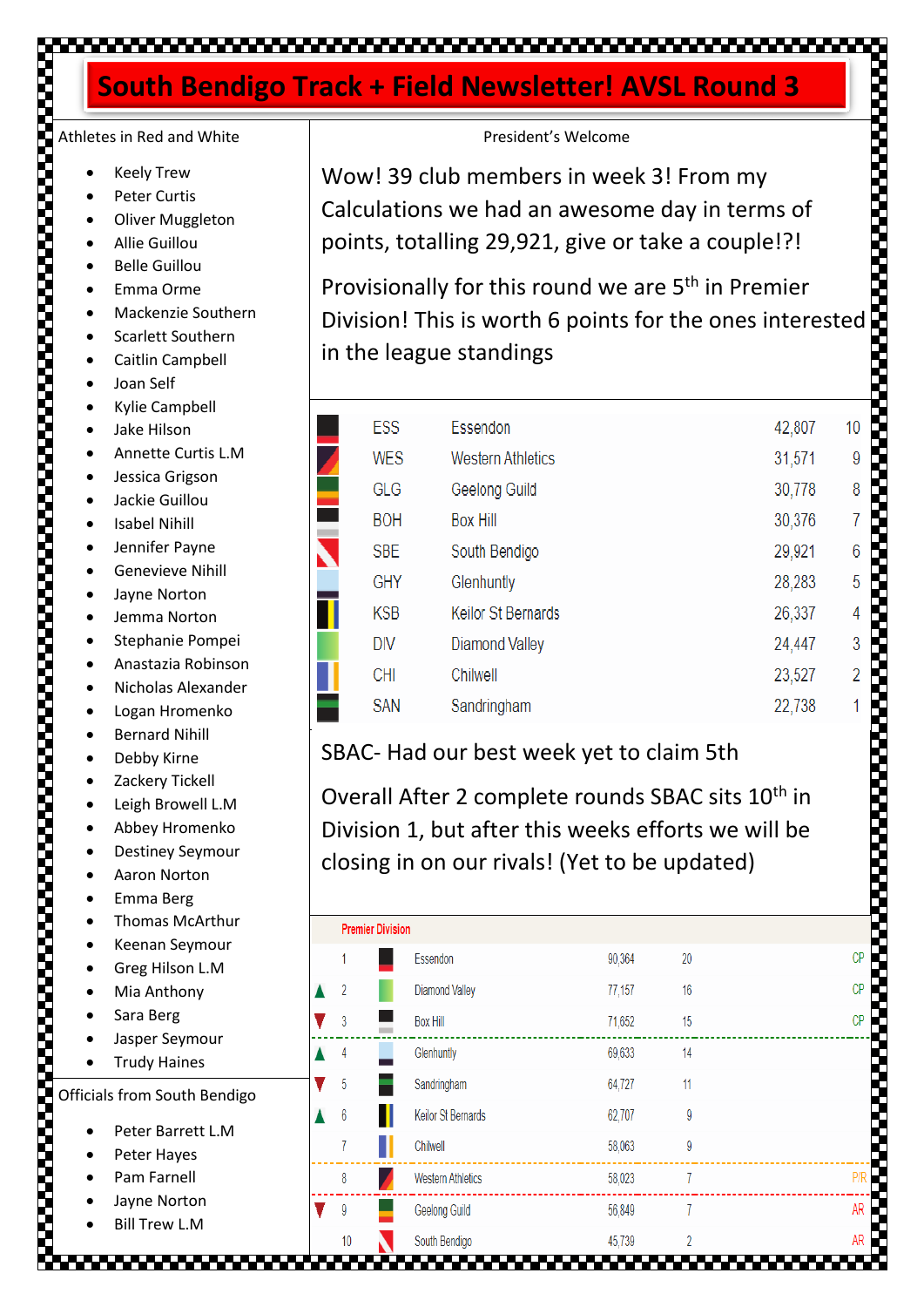### Uniforms!

We will be ordering T+F social uniforms this week, Including Long Sleeve, Short Sleeve and Track Pants!!

Anyone wishing to purchase one please let Peter Curtis know what size and name you want embroidered on.



Singlets have already been ordered!

# Points Galore!!!

A Whooping 7517pts were scored by our Under 14 Girls on Saturday, trailing **Points Galore!!!**<br>A Whooping 7517pts were scored by our Under 14 Girls on Saturday, trailing<br>only marginally behind were the Veteran Ladies on 6511, and 3<sup>rd</sup> overall was the<br>Under 18 Girls on 3787. A clean sweep by the l Under 18 Girls on 3787. A clean sweep by the ladies this week,

### *400+ Performances week 3*

Emma Berg- SP, 13m25, 496 Emma Berg- Jav, 36m08, 479 Scarlett Southern- 400m, 65.50, 448 Genevieve Nihill- 400m, 65.52, 447 Jake Hilson- 400m, 51.07, 438 Keely Trew- Jav, 34m37, 431 Joan Self- Jav, 19m60, 430 Jessica Grigson- LJ, 4m17, 420 Joan Self- SP, 6m11, 414 Jayne Norton- SP, 8m34, 403 Jayne Norton- Jav, 27m37, 402

### *Non-Shield Round 1, Sat 26th*

Next week's events include the following-

Long Hurdles 200m Race Walks 800m 100m 3000m 4x200m Relays **Discus** Hammer Triple Jump High Jump

**Designation of the company of the company's company**